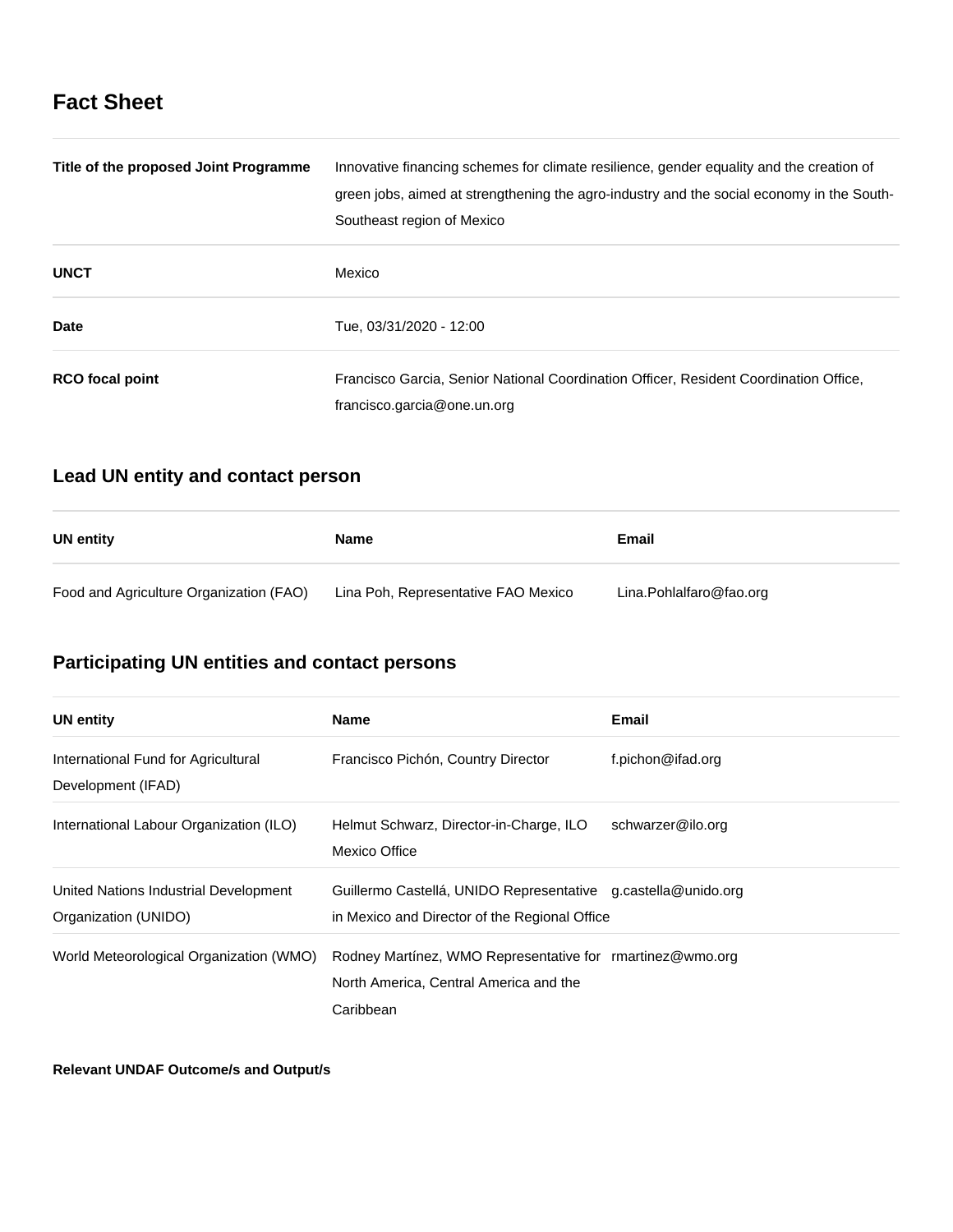-The proposal is aligned with the UNDCF 2020-2025, specifically with Outcomes : 1, 4, 6 and 7.

1. By 2025, the Mexican State has a comprehensive strategy for social development, combating multidimensional poverty and inequality, with an integrated approach to human rights, gender, interculturality, life cycle and territory, which incorporates redistributive mechanisms to leave no one behind.

4. By 2025, the Mexican State has a productive development strategy that promotes associativity, innovation, productivity and competitiveness, as well as the increase of national content in productive chains with better governance for equality, based on the human rights framework and with a gender perspective.

6. By 2025, the Mexican State implements policies, strategies, and programs to move towards a green economy that promotes climate change mitigation and the strengthening of the institutional framework, considering energy efficiency, the promotion of renewable energy, as well as sustainable production, consumption, transport, cities and agriculture; with a focus on health, human rights, gender, interculturality, life cycle and territory.

7. By 2025, the Mexican State reinforces its capacities for adaptation and resilience in the face of climate variability and climate change, through policies, programs, tools and multi-sector services, with emphasis on the most vulnerable population groups and territories, which consider integrated management of water and of disaster risk and based on sustainable management of ecosystems.

### **Relevant objective/s from national strategic document/s**

The proposal is aligned with the National Strategy for Agenda 2030, which states that it will promote the consolidation of a financial system promoting wellness by strengthening the institutional and human capacities of financial institutions, especially those who work with the social and community sectors of the economy. Additionally, the JP will contribute to national priorities for the 2030, such as work in a national strategic plan to promote greater access to financial services designed based on demographic characteristics and territories of priority populations; and facilitate access to financial instruments for producers that incorporate sustainable practices in their models of production, as well as to protect the sector from exogenous risks.

The proposal is also aligned with the strategic lines of the institutions listed below

Trust Funds for Rural Development (Fideicomisos Instituidos en Relación con la Agricultura, FIRA):

3. Climate action and sustainability of agri-food production, including water, energy, underwater life, terrestrial ecosystems and rural communities.

- 4. Industry, innovation and infrastructure.
- 6. Decent and responsible work
- 7. Reduction of inequalities
- 8. Gender equality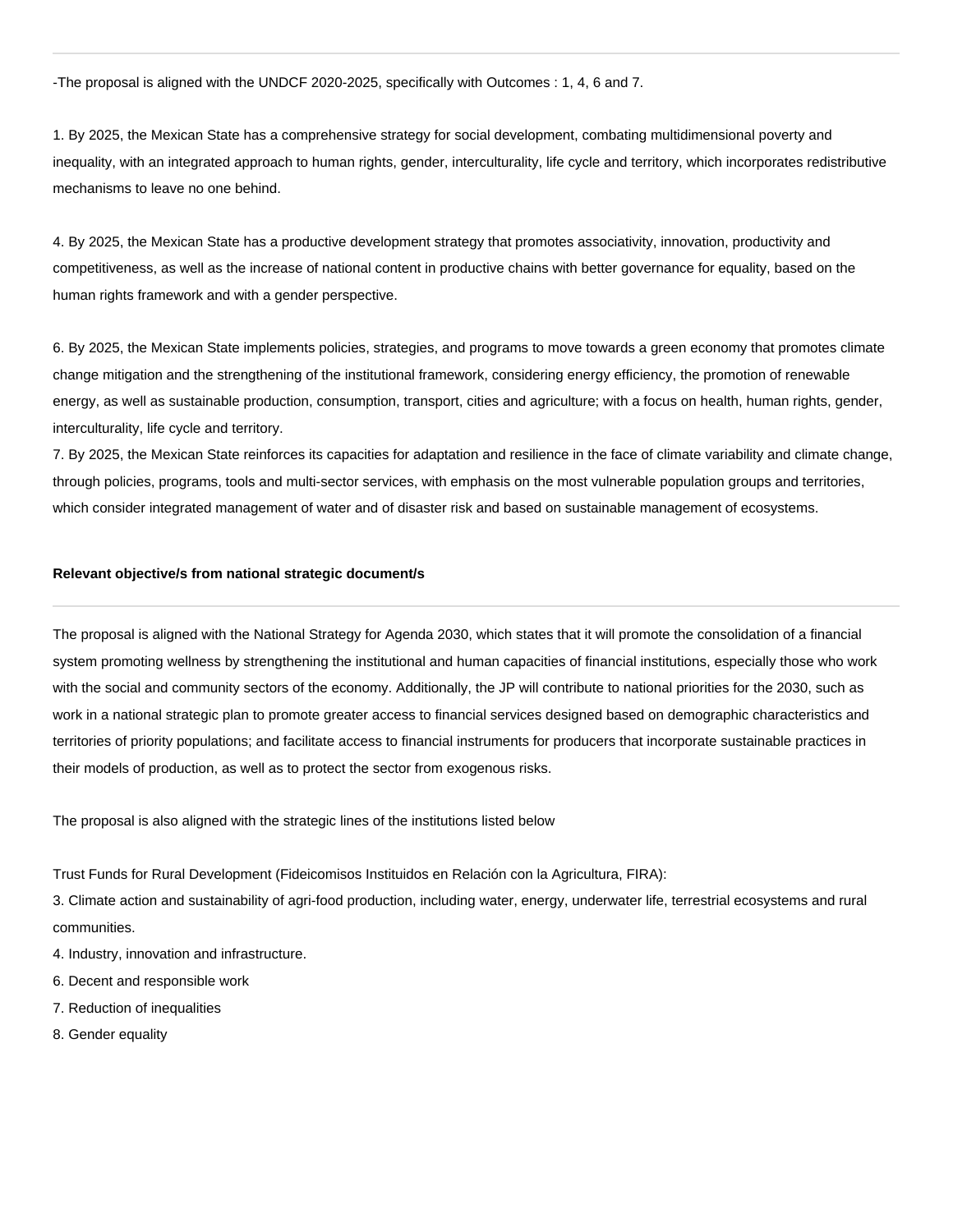National Institute for Cooperatives and the Social Economy (INAES):

1. Make the social sector of the economy visible as a key factor in the country's economic development.

2. Develop the capacities of the Organizations of the Social Sector of the Economy (in technical, organizational, administrative, financial, commercial aspects, etc.)

- 3. Promote investment projects that increase opportunities for productive and labor inclusion in the Social Sector of the Economy.
- 4. Contribute to strengthening the operating capacities of social banking and boost its savings and business financing activities.
- 5. Promote the adaptation of the legal and regulatory framework conducive to the development of the social sector of the economy.
- 6. Promote inter.-institutional coordination of governments in the field of social economy.

### **SDG targets on which the progress will be accelerated (includes targets from a range of SDGs and development pillars)**

| <b>Goal 1: End Poverty</b>                             | 1.a  |  |
|--------------------------------------------------------|------|--|
| Goal 2: Zero Hunger                                    | 2.3  |  |
|                                                        | 2.4  |  |
| Goal 3: Good Health and Well-Being                     |      |  |
| <b>Goal 4: Quality Education</b>                       |      |  |
| <b>Goal 5: Gender Equality</b>                         | 5.5  |  |
|                                                        | 5.a  |  |
|                                                        | 5.c  |  |
| <b>Goal 6: Clean Water and Sanitation</b>              |      |  |
| <b>Goal 7: Affordable and Clean Energy</b>             |      |  |
| <b>Goal 8: Decent Work and Economic Growth</b>         | 8.3  |  |
|                                                        | 8.10 |  |
| Goal 9: Industry, Innovation and Infrastructure        | 9.3  |  |
| <b>Goal 10: Reduced Inequalities</b>                   | 10.2 |  |
| <b>Goal 11: Sustainable Cities and Communities</b>     |      |  |
| <b>Goal 12: Responsible Production and Consumption</b> |      |  |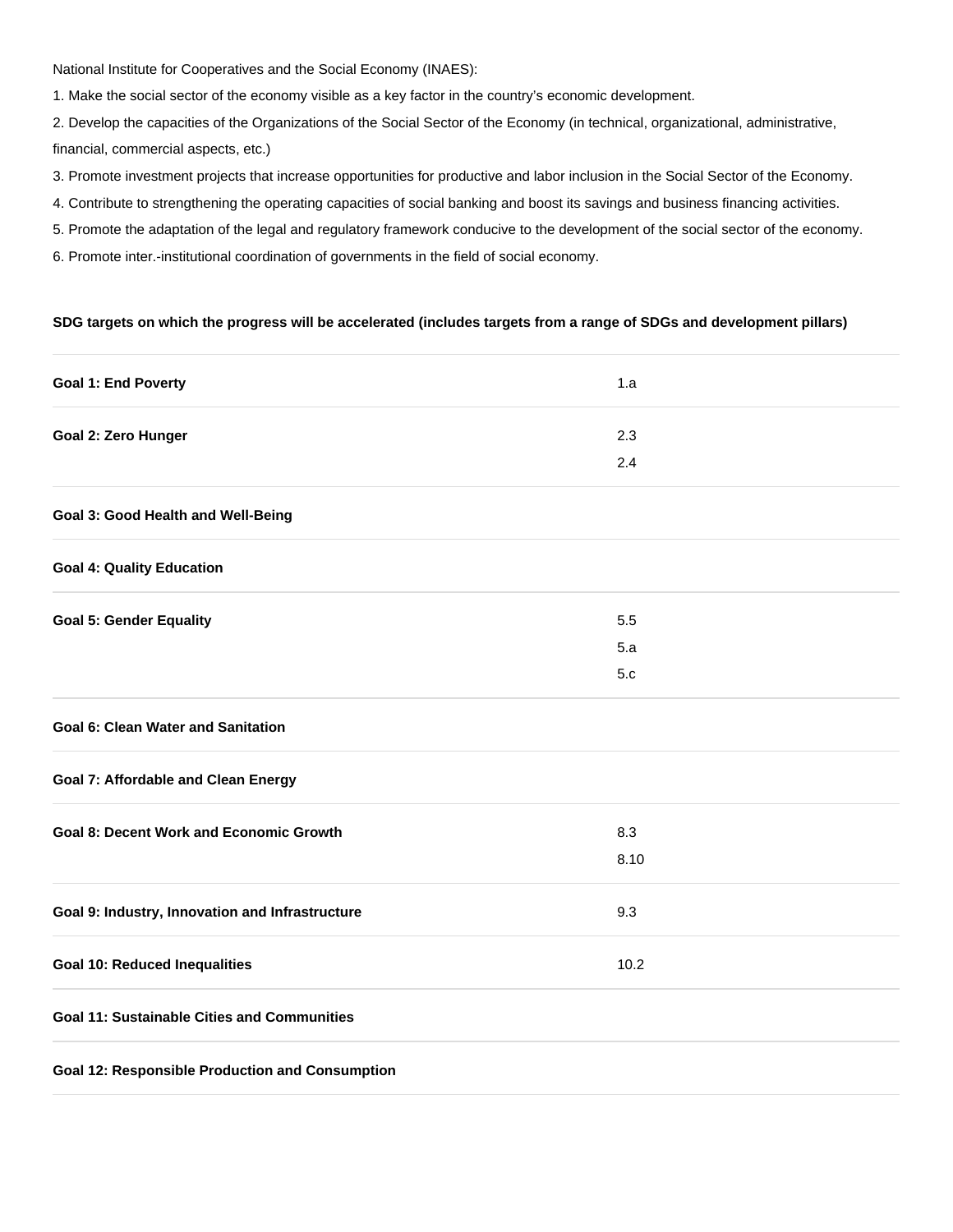| <b>Goal 13: Climate Action</b> | 13.1 |
|--------------------------------|------|
|                                | 13.2 |
|                                | 13.3 |

## **Goal 14: Life Below Water**

**Goal 15: Life On Land**

**Goal 16: Peace, Justice and Strong Institutions**

**Goal 17: Partnerships for the Goals**

# **Self-Assessment**

| The proposal reflects the integrated nature of the SDGs                                                                                                      | Yes  |
|--------------------------------------------------------------------------------------------------------------------------------------------------------------|------|
| The proposal is based on an inter-agency approach (two or more UN entities<br>involved), with RC coordinating Joint Programme preparation and implementation | Yes. |
| The proposed results are part of the UNDAF and aligned with national SDG<br>priorities                                                                       | Yes. |
| The proposed Joint Programme will be led by government and include key national Yes<br>stakeholders                                                          |      |
| The proposal is based on country level consultations, as explained in the Concept Yes<br>note, and endorsed by the government (the letter of endorsement)    |      |

**The proposal is based on the standard template for Concept Notes, it is complete, and it includes:**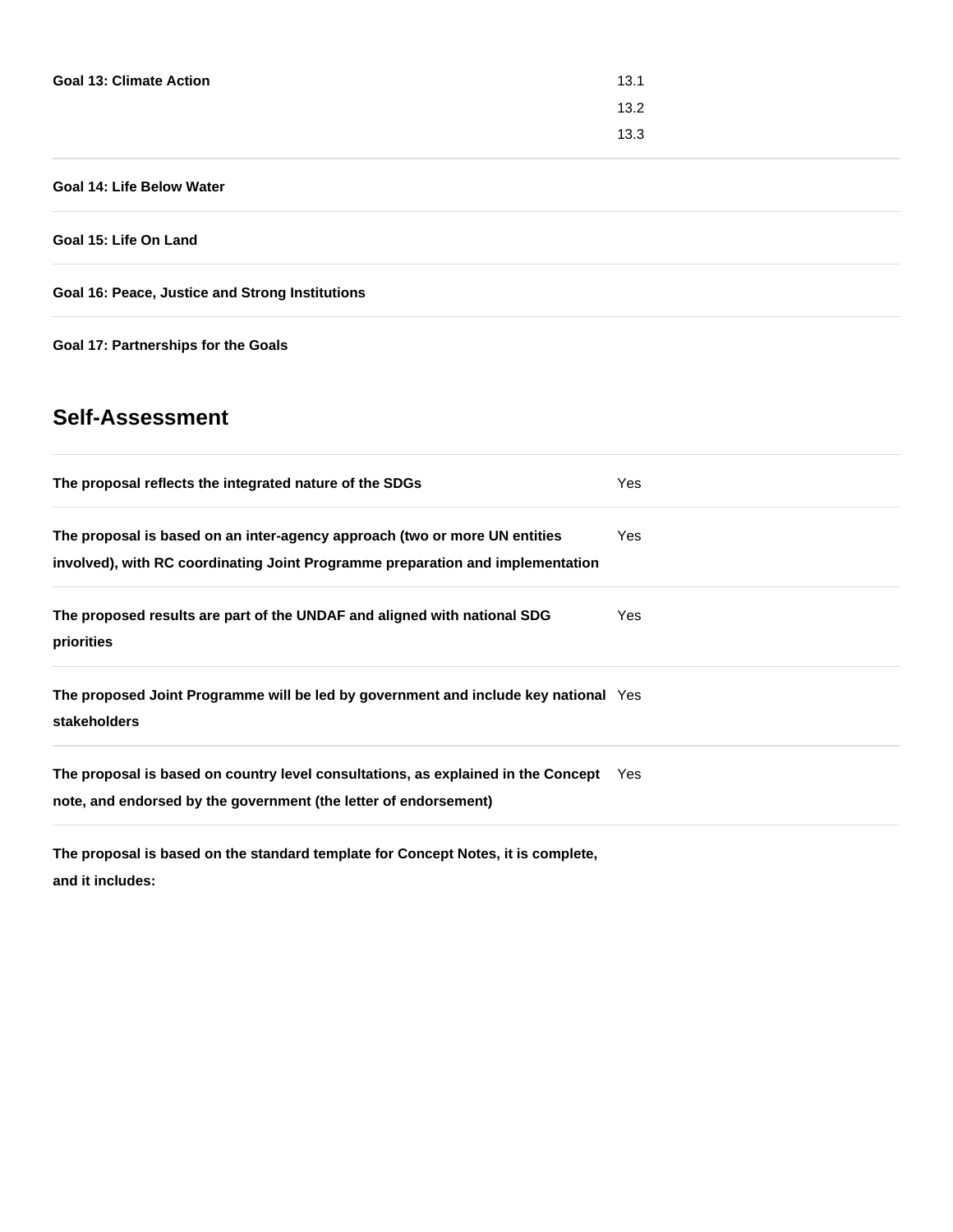- **Theory of Change demonstrating contribution to SDG acceleration and transformation to implement the 2030 Agenda and awareness of relevant financial policy efforts at regional or national level,** Yes
- **Results-oriented partnerships, including a strategy to engage and partner with IFIs/MDBs,**
- **"Quick wins" and substantive outcome-level results, and**
- **Initial risk assessment and mitigation measures.**

**The proposal is expected to leverage resources for the SDGs at scale** Yes

# **Proposal for Joint Programme**

#### **1. Summary of the Joint Programme**

Although there are funds and bonds encouraging the establishment of green companies, gender equality focused businesses, or other ventures aimed at sustainable development, Mexican financial institutions -public and private- are generally intended for consolidated companies, not for SMEs or companies/producers that require impulse. There are 60 established investment funds in Mexico, but only 15 invest in environmental or social impact companies and largely, they only consider companies that generate attractive returns. 90% of SMEs think that sustainability is important to make business. However, more than half of them don't invest in it, because they don't feel safe enough to pursue greener agendas.

The Joint Programme (JP) will enable the channeling and catalyzing of financial resources from two Mexican public institutions towards projects aimed at accelerating SDG's achievement: the Trust Funds for Rural Development (FIRA) and the National Institute of Social Economy (INAES).

Regarding FIRA, the JP will reform and strengthen the financial and technical assistance that FIRA provides to: reduce SME financing access barriers; increase technical skills of those financed to increase competitiveness/productivity; strengthen gender vision and promote value chain resilience against climate change; by reforming two existing financial mechanisms that annually mobilize around USD32 MD: the Special Fund for Technical Assistance and Guarantee for Agricultural Credits (FEGA), and the National Guarantee Fund for the Agricultural, Forestry, Fisheries and Rural Sectors (FONAGA).

These mechanisms converge in a mega development project: the "Tropical Dairy System", intended at reconverting the dairy-bovine value chain in Mexico's South-Southeast region.

The JP will reform the operation of both financial mechanisms by introducing PUNO sustainability concepts and services in their procedures, while strengthening FIRA's institutional capacities, and the SME's -and other organizations/producers- in such value chain. Concerning INAES, the JP focuses on designing and implementing a new strategy that promotes Social Economy's Green Businesses. For that, a guarantee fund will be created to reduce financial inclusion barriers faced by Social Economy Organizations' (SEO), generally ineligible for credit due to incapacity to provide financial guarantees. The fund will leverage them eligible to be financed by development and social banks, mainly. PUNO will contribute to strengthening capacities in INAES and its SEO final-users, to carry out inclusive and green businesses, aligned to SDGs.

Lastly, the JP will create synergies between FIRA and INAES to enable SEO's financial inclusion. Private sector's dairy-bovine value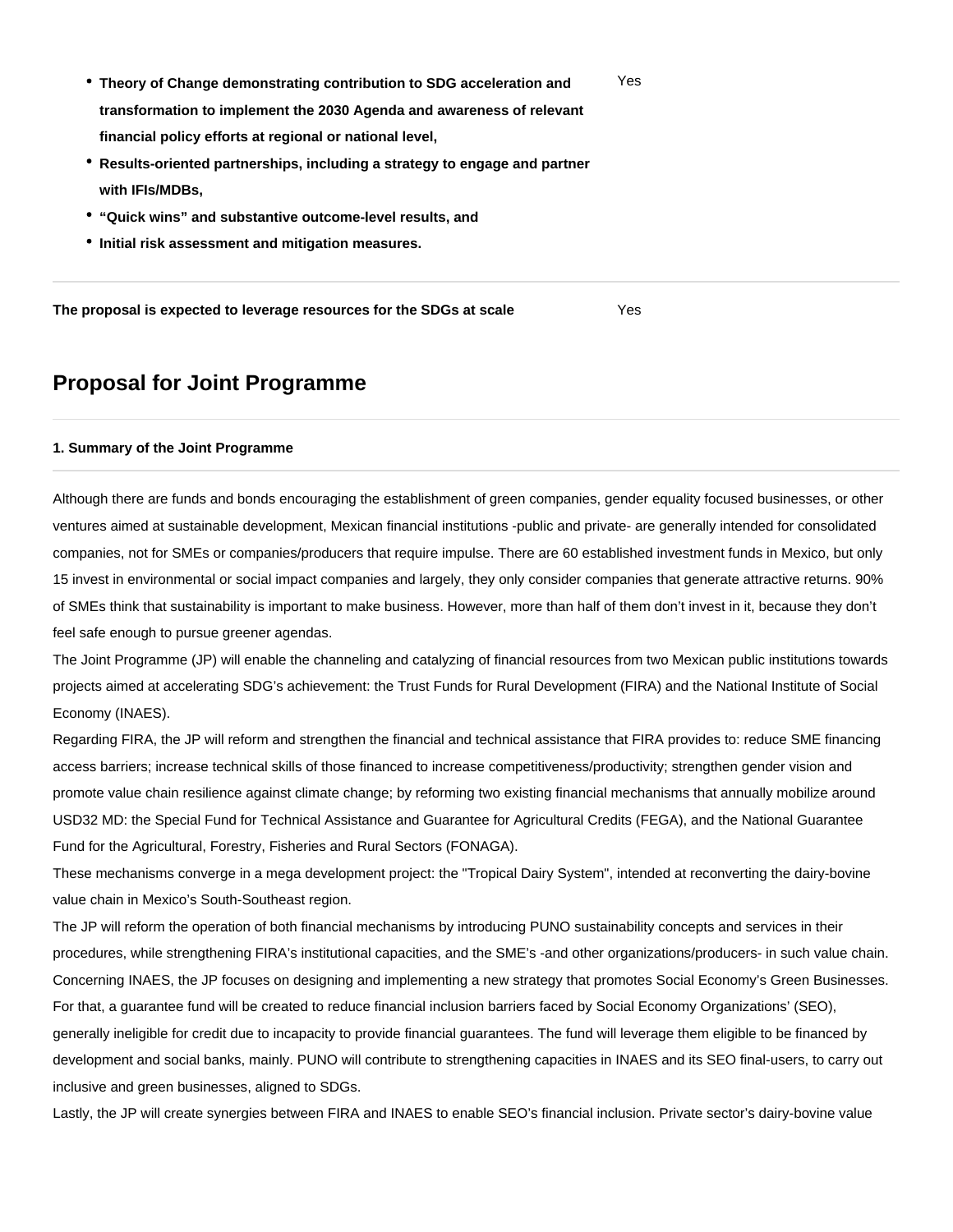#### **2. Thesis and theory of change of the Joint Programme**

The major problem addressed by the JP is the reduction of access barriers to financing for SMEs, small and medium producers and specifically women, and SEOs. The main causes of exclusion are: the high level of risk perception that this target population represents to financial service providers, the low availability of guarantees; the high handling costs; and, their weakness of capacities and competences, that is translate into projects that need improvements in managerial, financial and technological skills. Overall, PUNOs will support FIRA and INAES to tackle the structural barriers that SMEs and SEOs face in accessing the financing for sustainable projects. This change will result in an acceleration in the achievement of the SDGs, in particular 5.5, 5.c, 8.3, 8.10, 9.3, 10.2, 13.1, 13.2 and 13.3.

#### The project will have three main results:

With the first result of the JP, the financial mechanisms FEGA and FONAGA of FIRA, and the capacities of small, medium producers and women within the bovine-milk value chain, will be strengthened to increase their access and direct the financing of aligned projects with the SDGs.

With the second result, INAES will create a guarantee fund that allow SEOs to access financing from social banks and others, for giving them with sufficient capital to create green businesses.

The third result will be the development of a strategy based on the knowledge and tools of the PUNOs that could be replicated within other value chains and other economic sectors and will allow the acceleration of the financing of sustainable development projects.

The achievement of these results will contribute to the inclusion of the most vulnerable strata of the population within the territories with the greatest gap of financial inclusion. Their increased technical and financial capacities will allow them to develop projects to boost the achievement of the SDGs.

If (a) FIRA and INAES reform and adopt financial criteria, specific products and tools that result in the reduction of access gaps of financing for SMEs and SEO for the generation of productive projects, increasing their productivity and incorporate sustainable development principles; if (b) FIRA, with the support of JP, develops capacities to promote and select projects, particularly for women, that have received its technical assistance aligned with the SDGs; if (c) with the support of the JP, INAES generates the mechanism to grants guarantees towards social economy projects, promoting green businesses, aligned with the SDG goals, being eligible for financing; then (d) FIRA and INAES reform their financing mechanisms to address financial barriers with the incorporation of sustainable development criteria.

Without the JP, FIRA and INAES will have a greater challenge to ensure that resources are directed towards the SDGs, because they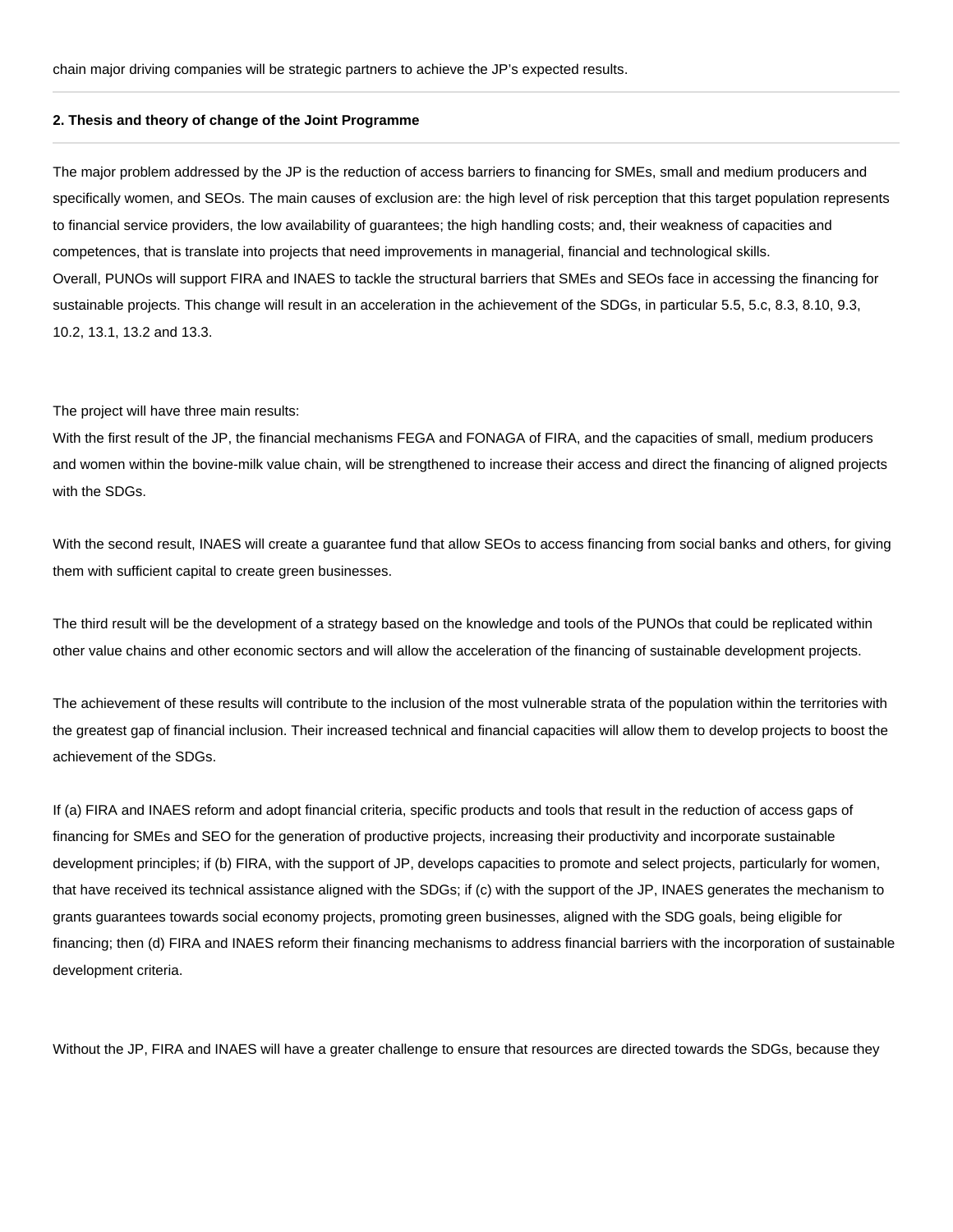do not have a complete frame of reference nor the required technical tools.

#### **3. What are the expected results of the proposed Joint Programme?**

RESULT 1. FIRA has instruments and procedures that consider sustainability and gender equity criteria, as well as strengthened institutional capacities, to promote financial inclusion and guide financing towards the achievement of the SDGs, particularly 5, 8, 9, 10 and 13.

• FIRA has the methodologies, criteria and standards to guide financing towards the fulfilment of the SDGs.

• FIRA has the methodology to promote and finance projects that promote gender equality, in the bovine-milk value chain.

• Capacities created in the institution to design, evaluate, implement and monitor inclusive and sustainable development projects, based on experience in the bovine-milk value chain.

• Technical assistance services participating in the "Tropical Dairy System" project incorporate and disseminate the principles of sustainable production and green technologies.

• Production units that are part of the "Tropical Dairy System" project, increase their productivity in a sustainable way.

• Alliances established with private sector and other public institutions, to strengthen the bovine-milk value chain.

• Coordination between FIRA and INAES, including the development of suppliers in the bovine-milk value chain and other services offered by the SEO.

RESULT 2. INAES constitutes and operates a guarantee fund in support of the financial inclusion of SEO, making them eligible for financing by development banks and social banks.

• INAES has the tools and methodologies to identify, support and evaluate green and inclusive business development projects.

• INAES strengthens its capacities to identify investment opportunities and access to banking in value chains, to create green jobs, and to include women in social economy projects.

• INAES adjust its operational instruments to facilitate the access and the expanded use of Liquid Guarantees in agro-industrial and social sector of the local economy.

• Social economy organizations with green businesses receive a greater volume of financing, increasing their productivity and competitiveness in a sustainable way.

RESULT 3. Strategy to finance sustainable development projects directed to SDG achievement can be replicated in other financial mechanisms and other value chains and other economic sectors.

• Results are systematized and lessons learned are drawn.

• Strategy prepared for "Financing for Inclusive and Sustainable Development", which serves as an instrument and model generated by the JP, applicable in different financial mechanisms and value chains and/or economic.

• The JP has the Technical Committee created, which is responsible for following up on its implementation, monitoring and evaluation.

• The Project has monitoring and evaluation mechanisms in place.

#### **4. Describe the innovative nature of the Joint Programme**

· The main innovation is the introduction of concepts of inclusive and sustainable development in the operating procedures and instruments of the participating institutions. This provides certainty about the channeling of their financial resources, towards inclusive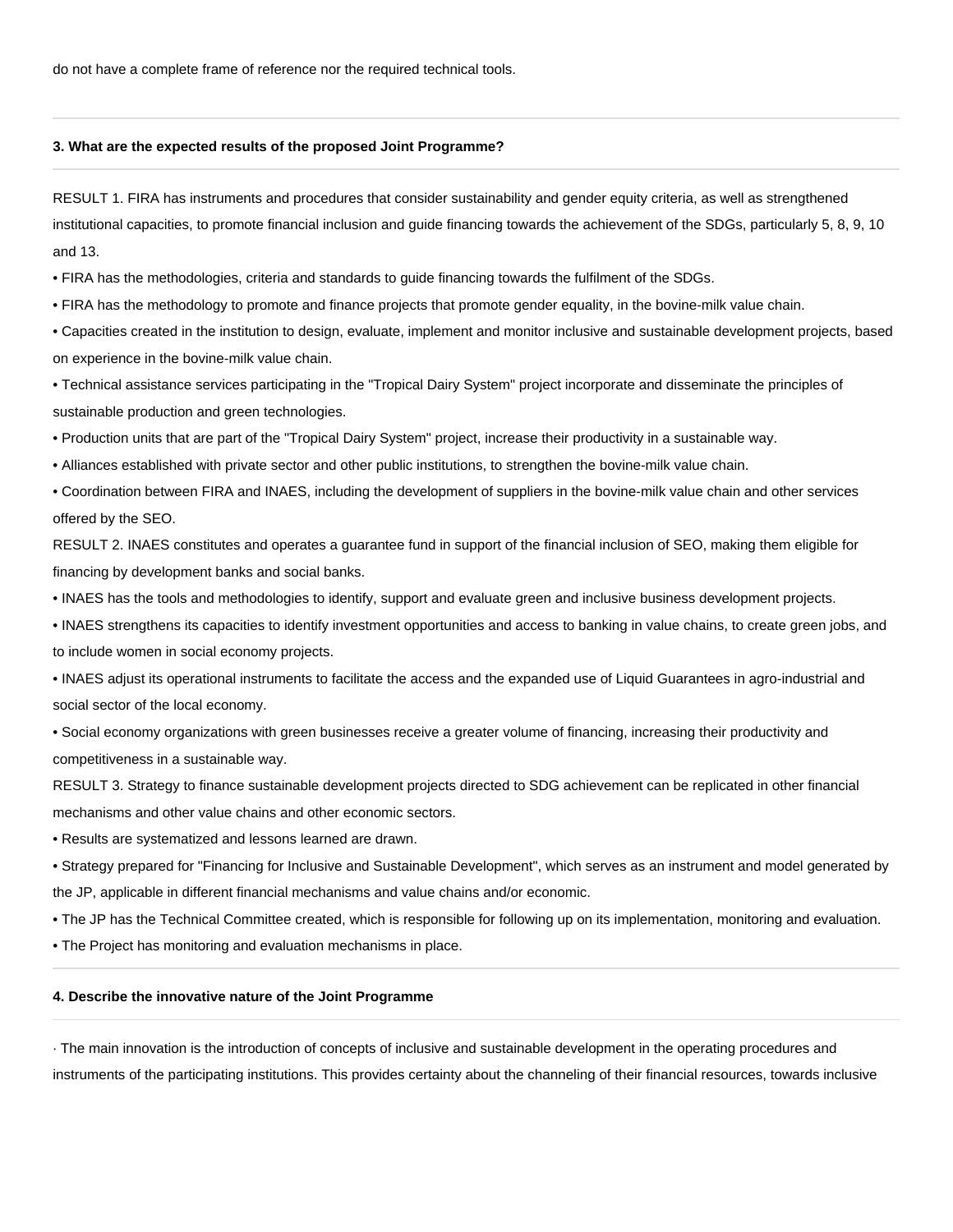and sustainable projects that will measurably impact the achievement of the SDGs.

· The proposal is innovative due to the synergistic participation of multiple UN agencies (FAO, ILO, WMO, UNIDO), each one will contribute their expertise and tools in support of the participating institutions to establish criteria and mechanisms, as well as routes of action, to direct and accompany financing towards SDG-aligned projects, in particular those falling within their strategic lines. Innovation also includes the assessment of achievements in the SDGs.

· The establishment of an important strategic relationship with FIRA, which is a pillar in the funding of the agricultural sector, which will allow the JP to influence the " Tropical Dairy System" project, one of FIRA´s most innovative, which is promoted in the context of the Strategy for the implementation of the 2030 Agenda, led by the Office of the Presidency of the Republic.

· The JP will provide technical support to FIRA in a specific effort to include women in its credit and guarantee programs, through mechanisms and with ad-hoc criteria.

· Another innovative aspect is the mechanism to boost private sector investment in regions of poverty and high deterioration of natural resources, in alliance with organizations interested in strengthening the production chain, willing to give incentives for the adoption of inclusive and sustainable production practices.

· The initiative will promote the strengthening of credit flows that promote territorial and sectoral development, with financial inclusion and strengthening value chains.

· The guarantee fund included in the JP will be aimed at supporting financial inclusion through social banking credits for green social economy businesses. This scheme has hardly been used in social economy despite the fact that it is in great need of financing. The fund will allow a significant number of Social Economy Green Businesses to be eligible for credit, supporting their growth and catalyzing the use of bank, public and private resources. Funding will also be aligned towards specific SDGs that interest the INAES, using the criteria provided by the JP. This scheme may be replicated to support other sectors excluded from the financial system.

### **5. Expected added value of the UN and the Joint SDG Fund**

PUNOs have developed extensive networks with key public and private stakeholders that will allow the implementation of the actions proposed at the JP. The combined experience, tools and capacities of PUNOs bring in an integrated approach that will strengthen institutional capacities of the national counterparts.

In particular, PUNOs will support increasing productivity and climate resilience of SMEs and SEOs. The ILO SCORE programme will help to improve the productivity of companies and accelerate decent work creation while UNIDO will offer their expertise with the Cleaner Production and Efficient Use of Resources Programme and the Environmentally Rational Technology Transfer tool. Additionally, FAO will develop innovative schemes for the certification of food warehouses, credit schemes for grain storage, and overall, for evaluating government programmes in the areas mentioned.

A climate rationale for the JP will be led by WMO. A climate science base that supports decision-making will be developed, supporting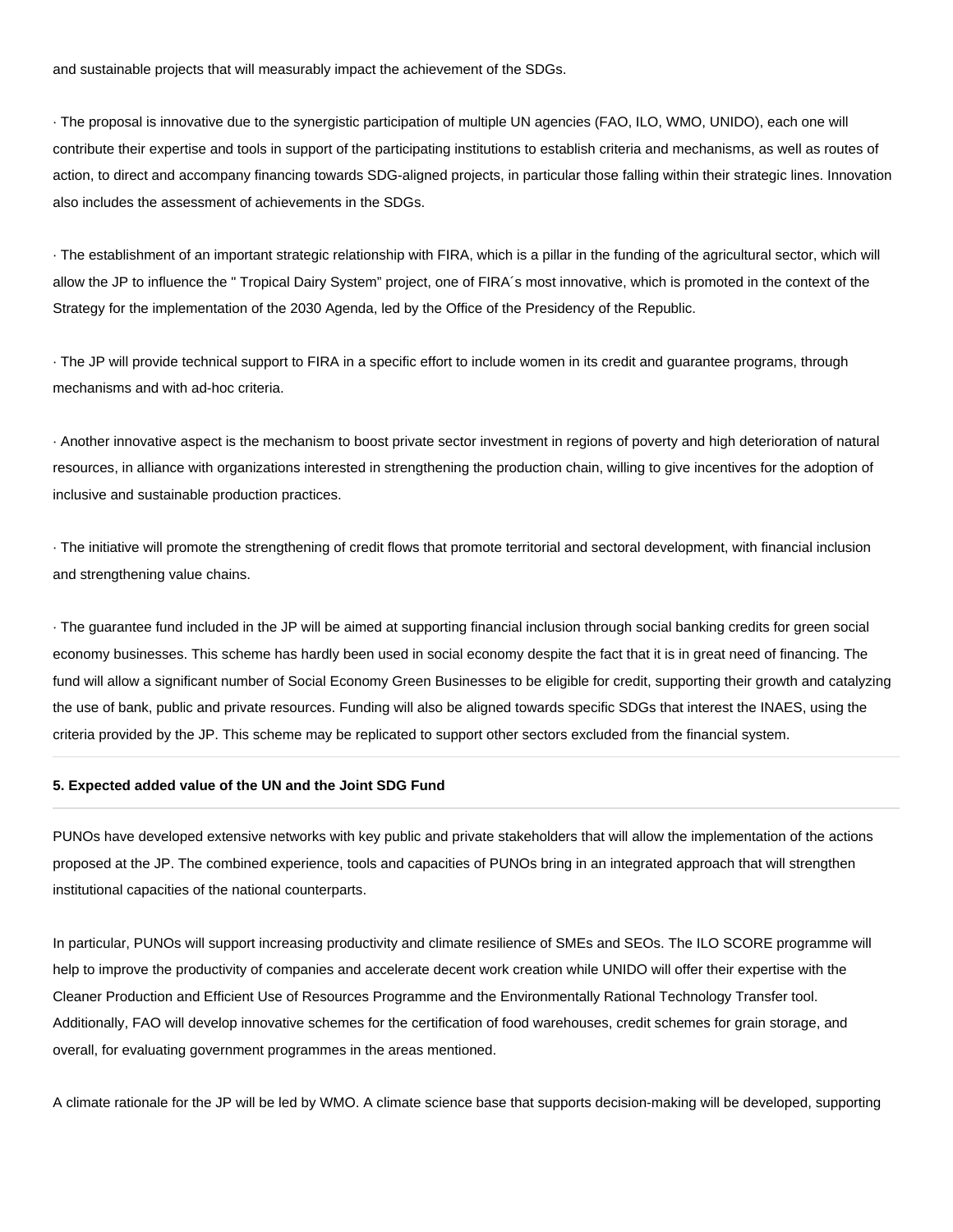capacity building for the development and use of a climate services tool kit. FAO will contribute through its different tools to address risk management of agroclimatic and agricultural prices.

SEOs will be supported using capacity building programmes, such as the ILO StartCoop, ThinkCoop and MyCOOP tools, for the creation, and enhancement of social economy business structures in green sectors.

Sustainable investments in agriculture will be supported by FAO AgrInvest tool while access to finance of entrepreneurs and micro enterprises to create green jobs will be supported by ILO Start and Improve Your Business programe.

Gender equality in access to financing will be supported by promoting the creation of companies led by women, using the ILO Get Ahead tool and by the FAO methodology Development of gender-sensitive value chains.

PUNOs and specifically IFAD, will contribute to leverage resources from different partners and support the implementation of financial inclusion tools on rural areas.

### **6. Leadership and implementation of the Joint Programme**

Government: FIRA and INAES are two key counterparts of the JP for the design and operation of the financing and guarantee schemes and the use of the tools provided by the PUNOs. They will provide in-kind or cash resources for the operation as well as supplies and valuable information. FIRA supports rural productive activities of producers and enterprises, through financial intermediaries and specialized companies, using economic credits, financial guarantees, training, technical assistance and technology transfer. INAES aims to implement public policies to promote the social economy, in order to strengthen and consolidate the sector as one of the pillars of economic and social development in Mexico, through participation, training, research, dissemination and support for productive projects. The Office of the Presidency of the Republic, through the Council for the implementation of the Agenda 2030, will carry out high-level coordination with the other federal Secretaries.

Producer organizations are the end users of the tools provided by the PUNOs for the constitution of sustainable social companies, and the main recipients of financial resources and beneficiaries of the guarantees programmes.

Other participants in agro-industrial value chains, such as the dairy industry for the integration of primary production, providers of technical assistance, equipment and inputs, stockpiles and other actors in the value chain.

RCO will provide advice and support, guaranteeing coherence in strategies among PUNOs and interlocution with the Government.

PUNOs will provide technical capacity and specialized tools, as well as their recognized experience to catalyze the concurrence of other funding sources and institutional support. Additionally, IFAD will contribute its experience in financial inclusion of small and medium producers.

Private Sector: Commercial banks, that in principle operate with FIRA, and the "driving" companies of the bovine-milk value chain, present in the JP region, such as Nestle, Lala, Danone and Liconsa, among others.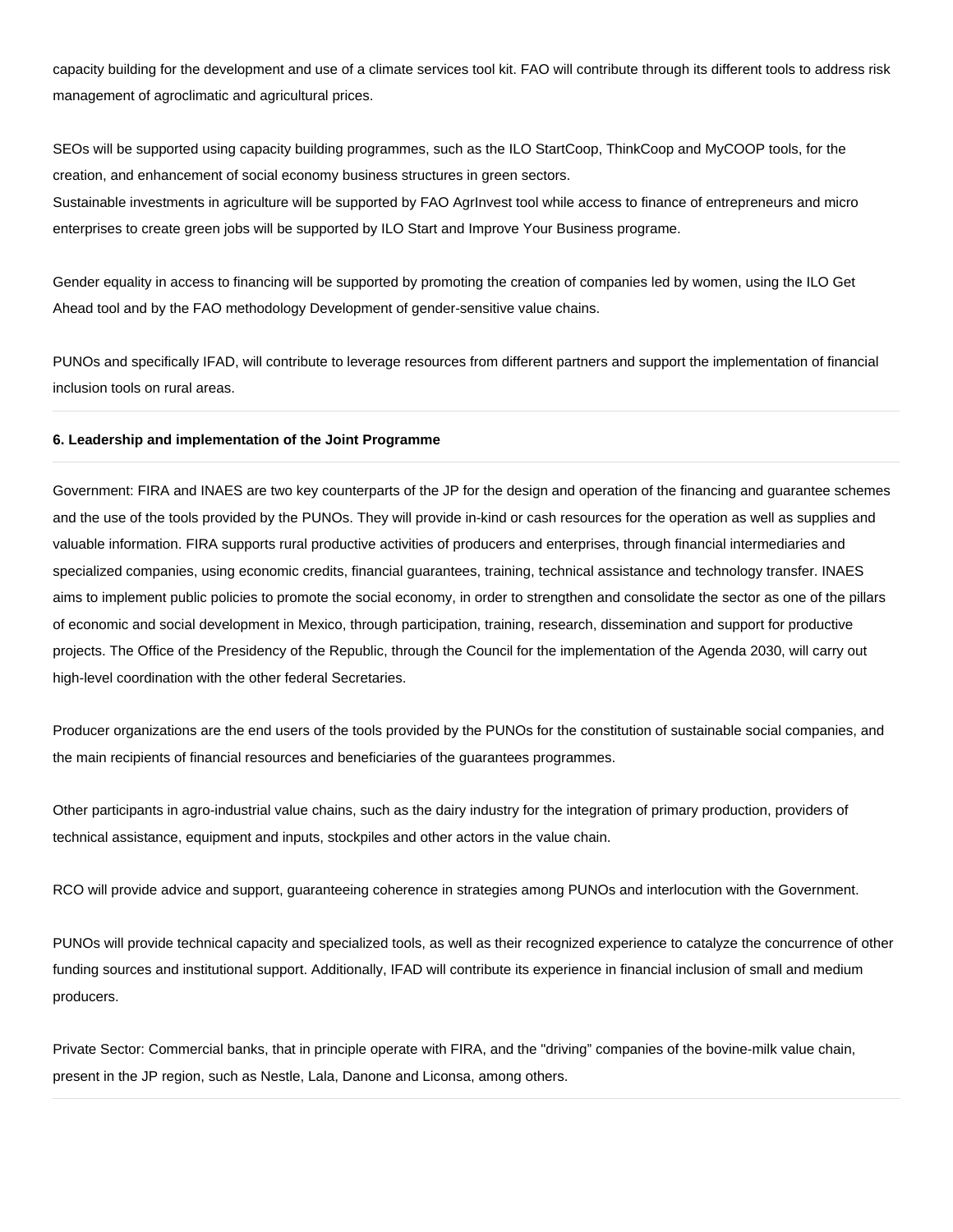### **7. Expected period of implementation**

The implementation of the JP considers a timeline of 4 years, from 2021 to 2024.

Critical milestones:

· Formalization of the JP Technical Committee and preparation of its operational guide. Establishment of collaboration agreements between the PUNOs and counterparts by 2021

· Adjustment of the instruments and procedures for the allocation of financial resources by FIRA and the granting of guarantees, according to the mechanisms agreed with INAES by 2021

· Definition by INAES of a mechanism to establish and operate the guarantee fund (an INAES-FONATUR agreement is preliminarily considered, but it could be with another government agency) by 2021

- · Building institutional capacities of the counterparts, as well as transferring the tools provided by the PUNOs, from 2021 to 2024
- · Implementation and monitoring of the JP with pilot or representative cases (bovine-milk value chain in Chiapas, Tabasco and Veracruz) identified. Construction of a baseline to measure results and the level of achievement.
- · Monitoring and evaluation of the JP, assessment of results and impact, as well as obtain relevant learning. 2022-2025
- · Systematization of performance, impact and lessons learned by 2024
- · Preparation of the strategy "Financing for Inclusive and Sustainable Development" by 2024

#### **8. Cost, co-funding, and co-financing of Joint Programme**

The total budget to implement the JP is USD \$10,000,000 for the four years of implementation. This budget is divided into USD \$5'000,000 for the services provided by the PUNOs, USD \$3'000,000 for the guarantee fund by the INAES and USD \$2,000,000 for work with FIRA.

The total budget will be used as follows: (i) to develop proposals to strengthen the two aforementioned FIRA financial mechanisms, to include the PUNOs tools; adapt their operation rules and other operating instruments as necessary; (ii) strengthen institutional capacities to include concepts of sustainability and inclusion in the allocation of resources and in operating procedures; (iii) capacitybuilding in companies and others participants in value chains, for the implementation of green projects, clean production water, efficient use of materials and energy, as well as the promotion of decent work, (iv) the establishment, organization and operation of the guarantee fund for SEO; (v) Monitoring and evaluation of the JP.

The FIRA will co-finance at least USD \$32,000,000, over the period of the JP implementation.

## **9. Risk assessment**

#### Pros

· Mexico has a National Strategy for the Implementation of the 2030 Agenda, conducted by the Office of the Presidency of the Republic, which provides a good institutional interaction perspective and favorably positions the JP.

· The Mexican Government promotes an institutional and regulatory reform of the agricultural and rural sectors aiming at promoting savings and investment, channel financial and technical supports to promote the development of agricultural, forestry, fishing, agroindustrial activities development, with the purpose of increasing productivity and improving population's living standards

· The national legal and planning framework gives special priority to programmes to support the social economy and the poor or vulnerable population.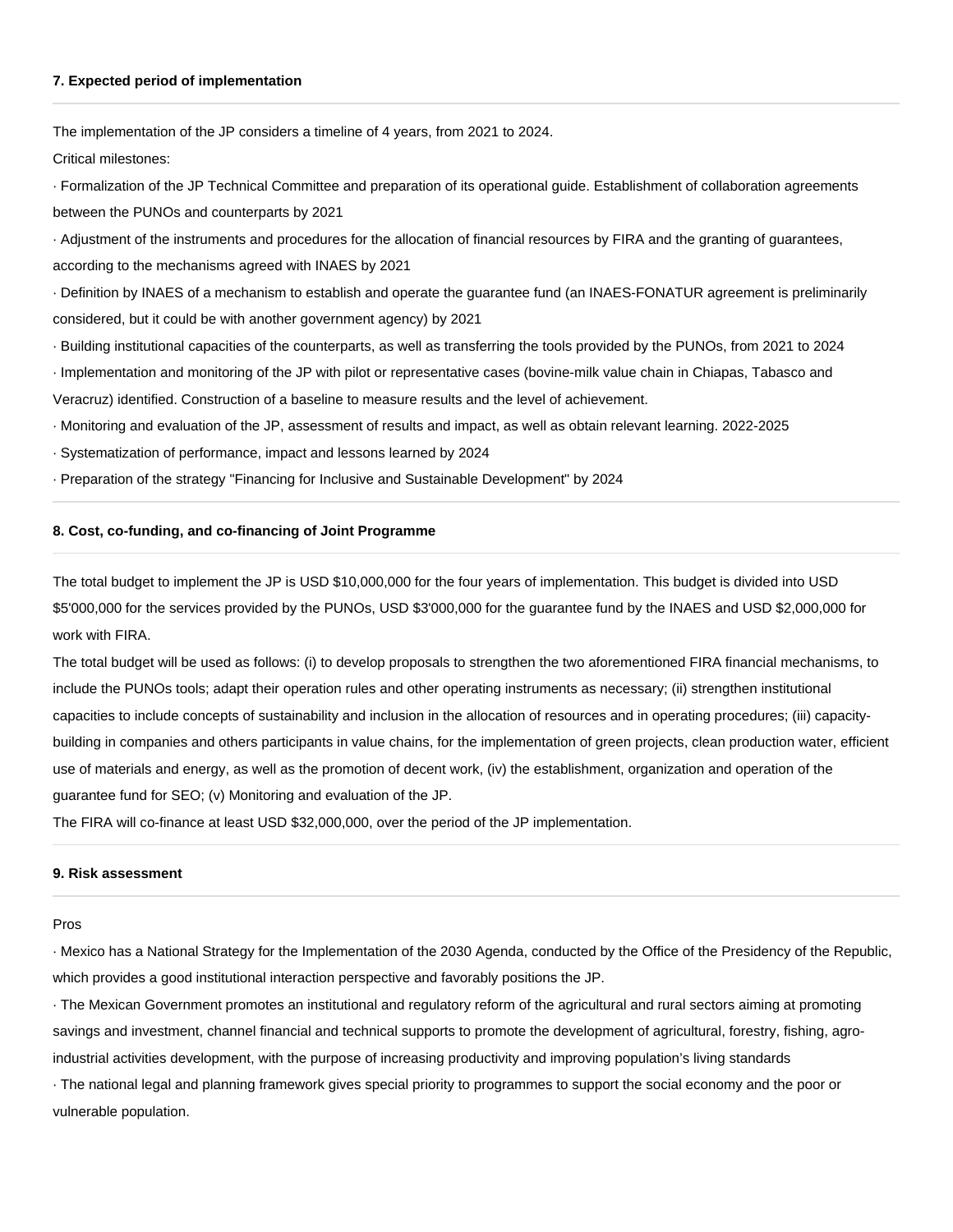· FIRA and INAES, both solid institutions with high operating capacity and presence throughout the country have expressed their broad willingness to participate in the JP, as well as receive and apply the tools provided by the PUNOs.

· FIRA's Strategic Plan 2019-2024 envisages alignment with the SDGs and has the capacity to influence other financial institutions to adopt the instruments and procedures generated by the JP.

### Elements against

· Increased austerity in Government Policy, thus reducing financing. This can be handled with the careful preparation and selection of funding proposals.

· A recession that translates into less business investment and less demand for financing. This would not affect the achievement of the general objective of the PC, but will imply an adjustment and deeper analysis in relation to the selection and implementation of the pilot cases.

· Delay in establishing the JP Technical Committee, and/or inadequate functioning. This will be managed with close oversight of the most senior leaders in the PUNOs and counterpart institutions.

· Risk of operation of the guarantee fund. That would materialize if a high proportion of the fund's clients fail to meet their commitments to financial institutions. This risk is plausible and should be managed through strict monitoring of the fund's operational policies, which should include each client's risk assessment and resource recovery measures.

· Insecurity in some regions, due to criminality. This risk will be mitigated through the application of security directives to United Nations personnel.

· Occurrence of natural as well as health related disasters (covid-19). This risk will also be managed with training in United Nations security directives, and those of the country's health and civil protection agencies.

#### **10. Convening the private sector and engaging IFIs/DFIs**

IFI/DFI and the private sector will play a key role in the JP implementation. FIDA will be a strategic partner, considering its extensive experience in the pipeline of resources for development. INAES already works with IFAD, in the Project Social Economy: Territory and Inclusion, for population of high and extremely high marginalization. IFAD's core work will be to assist participating institutions (FIRA and INAES) to redesign their financial mechanisms, so that they are operationally viable and include the principles of sustainable development in their procedures for granting financing, as proposed in the JP.

Preliminary contacts have been made for the incorporation of key companies both private and public into the milk value chain, including Nestlé (private), which has expressed willingness to take measures to include women's inclusion, but also review and adopt other measures aligned with the SDGs.

Concerning, social economy projects, financial institutions will be integrated, including private banks which, with the support of the guarantees of the fund created with the JP, will have incentives to found individual growers and SEOs promoted by INAES.

### **11. Leverage and catalytic function**

The JP will mobilize FIRA resources to the SDGs for at least USD \$36'000,000, through the "Tropical Dairy System" project. Regarding the INAES guarantee fund, it is estimated that it will leverage USD\$12'000,000 in the JP region.

The ratio is 4.8: 1, that is, 4.8 dollars will be leveraged for each dollar provided by the JP. In subsequent years, the financial leverage to the SDGs will be significantly greater, as more projects are executed throughout the country, incorporating the instruments and